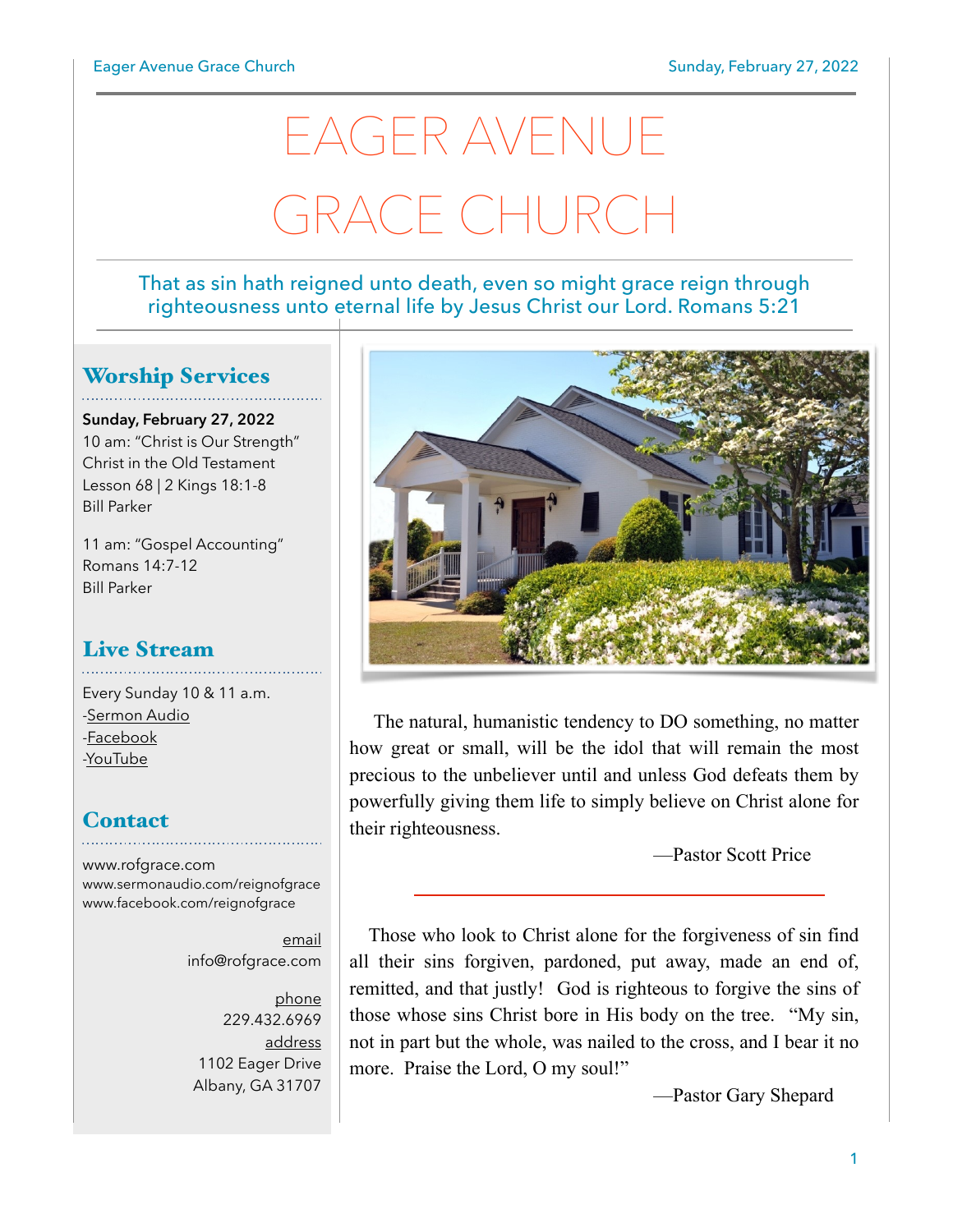# Who Killed Jesus Christ?

Many would answer that the unbelieving Jews and the ungodly Romans were to blame. And it is true that they were to blame, BUT AS FALLEN SINNERS WHO BY NATURE DO NOT BELIEVE OR ESTEEM CHRIST, WE ARE ALL TO BLAME *(Isa. 53:1-4)*. Read the following statement from Pastor Tim James – "As far as humanity's guilt in the attempted homicide of Christ is concerned, the crime scene was covered with the fingerprints of the entire human race *(Acts 4:27)*. Both Jews and Gentiles and their respective governments were culpable in the crucifixion of our Lord."

 We are all born into this world as fallen sinners in rebellion against the Lord God and His way of salvation by His grace in and through the Lord Jesus Christ and based on His shed blood and righteousness imputed. God's Word describes us as those who by nature hate the light and love darkness *(John 3:19-20)*, as unregenerate people who will not believe the things of the Spirit *(1 Cor. 2:14)*, as those who by nature reject Christ and go about trying to establish our own righteousness before God *(Rom. 10:1-3)*, and as those who walk in an evil spirit that works in children of disobedience *(Eph. 2:1-4)*. This links us with the very people who stood in Jerusalem choosing to spare a murderer like Barabbas and crying out to crucify the Lord of Glory, the perfect Godman, the Lord Jesus Christ. The moment in our lives that we began seeking to establish a righteousness of our own and reject the Gospel of God's grace which reigns through the righteousness of God in Christ, we identified ourselves in the unholy alliance of sinners who desired to kill the Lord of Glory. We were just as much participants in the death of Christ as if we were physically there with all who stood against Him *(Acts 4:26-27)*.

 But as sad as this fact is, there is some good news in all this tragedy. It is the fact that the death of Christ was purposed before the foundation of the world for the redemption and eternal salvation of all whom God chose and gave to Christ before the world began. In fact, God overruled our sin to accomplish His purpose of saving His chosen people from their sin *(Acts 2:23; 4:28; Eph. 1:4-6; 2 Tim. 1:9-10)*. In our rebellion in what we did in murdering Jesus of Nazareth, we meant it for evil, BUT GOD MEANT IT FOR HIS GLORY AND THE GOOD OF HIS PEOPLE, and *"it pleased the LORD to bruise Him"* to establish a righteousness by which God is just to justify and to give life to sinners like us *(Isa. 53:10-12)*. So, as Christ's blood is on our hands, He appears for us (God's elect) before the throne of God's justice and mercy, and by His blood we are justified *(Rev. 5:9-12)*. — Pastor Bill Parker

 The glorious and beautiful garments wherein Aaron did minister, DID HOLD FORTH THE INFINITE PURITY, AND TRANSCENDENT EXCELLENCY AND RIGHTEOUSNESS OF THE LORD JESUS CHRIST, IN WHOM ONLY GOD IS WELL PLEASED. The onyx-stones, whereon the names of the children of Israel were engraved, were put upon the shoulder-pieces of the ephod to teach THAT TRUE ISRAEL INDEED, ARE KEPT BY THE POWER OF THE LORD JESUS THROUGH FAITH UNTO SALVATION *(1 Pet.1:5)*; FOR HE IS THE WISDOM AND THE POWER OF GOD UNTO SALVATION IN ALL THAT DO BELIEVE *(1 Cor.1:24)*. The twelve precious stones, which were set with the names of the children of Israel in the breastplate of judgment, did declare THAT SPIRITUAL ISRAEL IN CHRIST WERE A PRECIOUS PEOPLE *(1 Pet. 2:9)* IN THE JUDGEMENT AND ESTEEM OF GOD *(Mal. 3:17)*. The curious girdle, wherewith all those goodly garments were girded to the priest, DID HOLD FORTH THE FAITHFULNESS AND TRUTH OF GOD IN MAKING GOOD ALL HIS PROMISES IN CHRIST *(Heb.10:23)* IN WHOM ALL THE PROMISES OF GOD ARE YEA, AND AMEN *(2 Cor.1:20)*. --William Mason